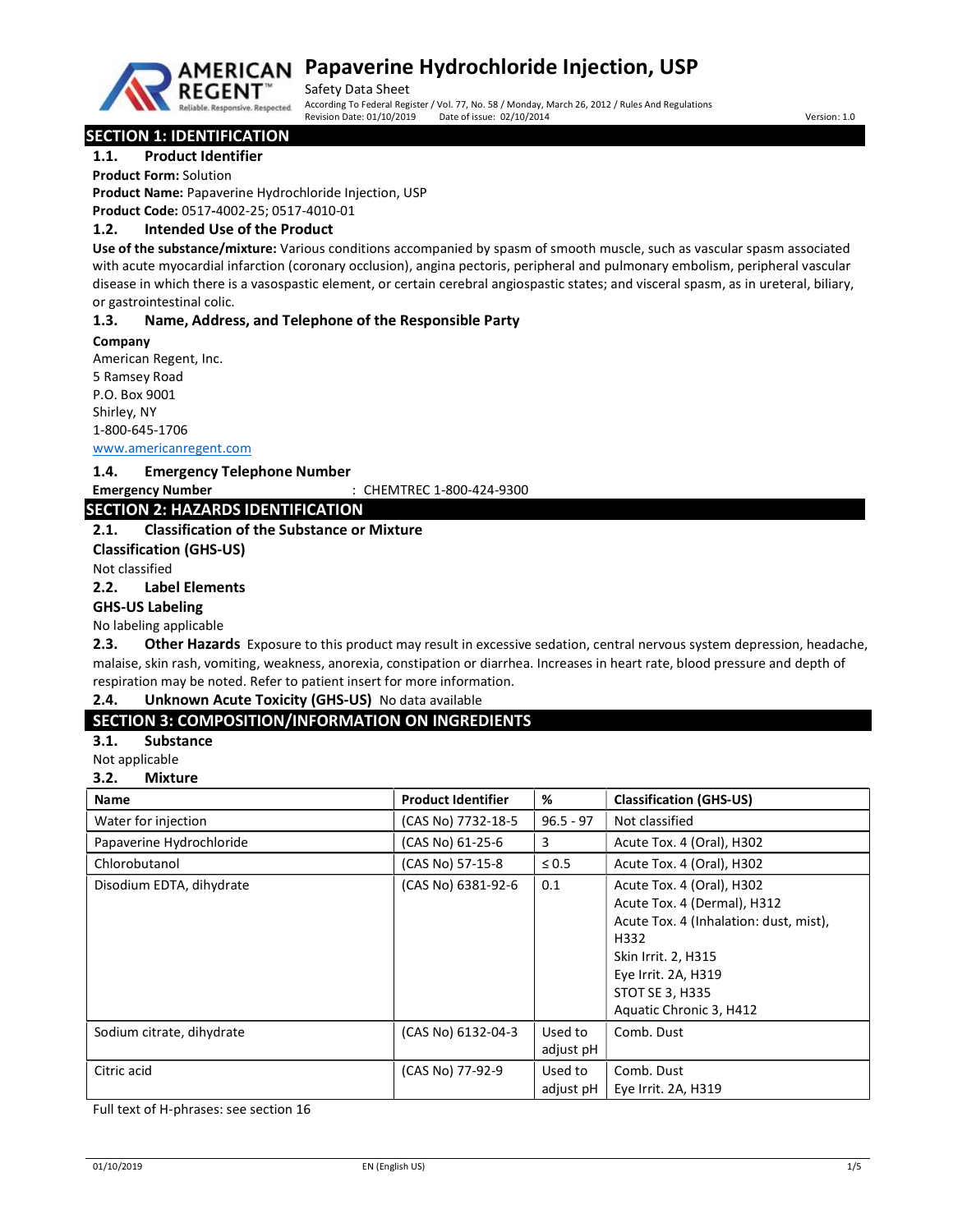### Safety Data Sheet

According to Federal Register / Vol. 77, No. 58 / Monday, March 26, 2012 / Rules and Regulations

## SECTION 4: FIRST AID MEASURES

### 4.1. Description of First Aid Measures

First-aid Measures General: Never give anything by mouth to an unconscious person. If you feel unwell, seek medical advice (show the label where possible). In the event of accidental injection, immediately call a poison center or seek medical advice. First-aid Measures After Inhalation: When symptoms occur: go into open air and ventilate suspected area. Seek medical attention.

First-aid Measures After Skin Contact: Remove contaminated clothing. Flush with copious quantities of water for 15 minutes. Seek medical advice.

First-aid Measures After Eye Contact: Immediately flush eyes thoroughly with water for at least 15 minutes. Remove contact lenses, if present and easy to do. Continue rinsing. Seek medical attention.

First-aid Measures After Ingestion: Rinse mouth. Do NOT induce vomiting.

#### 4.2. Most important symptoms and effects, both acute and delayed

Symptoms/Injuries: Not expected to present a significant hazard under anticipated conditions of normal use. Please refer to the package insert for more detailed information.

### 4.3. Indication of Any Immediate Medical Attention and Special Treatment Needed

If you feel unwell, seek medical advice (show the label where possible).

## SECTION 5: FIRE-FIGHTING MEASURES

## 5.1. Extinguishing Media

Suitable Extinguishing Media: Water spray, dry chemical, foam, carbon dioxide.

Unsuitable Extinguishing Media: A heavy water stream may spread burning liquid. CAUTION: Carbon dioxide is an apshyxiant. Lack of oxygen can be fatal.

#### 5.2. Special Hazards Arising From the Substance or Mixture

Reactivity: Hazardous reactions will not occur under normal conditions.

#### 5.3. Advice for Firefighters

Firefighting Instructions: Exercise caution when fighting any chemical fire. Use water spray or fog for cooling exposed containers.

Protection During Firefighting: Firefighters must use full bunker gear including NIOSH-approved positive-pressure self-contained breathing apparatus to protect against potential hazardous combustion and decomposition products.

#### SECTION 6: ACCIDENTAL RELEASE MEASURES

#### 6.1. Personal Precautions, Protective Equipment and Emergency Procedures

General Measures: Avoid all unnecessary exposure. Do not breathe vapour or mist.

#### 6.1.1. For Non-emergency Personnel

Protective Equipment: Use appropriate personal protection equipment (PPE). Refer to section 8.2.

Emergency Procedures: Evacuate unnecessary personnel.

#### 6.1.2. For Emergency Responders

Protective Equipment: Equip cleanup crew with proper protection. For further information refer to section 8: "Exposure controls/personal protection".

Emergency Procedures: Ventilate area.

**6.2. Environmental Precautions** Prevent entry to sewers and public waters.

#### 6.3. Methods and Material for Containment and Cleaning Up

Methods for Cleaning Up: Vacuum spillage with a vacuum cleaner having a high efficiency particulate (HEPA) filter, or absorb liquid with clay absorbent, absorbent pads or paper towels. Use plastic tools to scoop up, sweep or containerize spilled material. Use plastic drums to contain spilled materials. Wipe working surfaces to dryness, and then wash with soap and water.

#### 6.4. Reference to Other Sections See heading 8, Exposure Controls and Personal Protection.

## SECTION 7: HANDLING AND STORAGE

## 7.1. Precautions for Safe Handling

Hygiene Measures: Handle in accordance with good industrial hygiene and safety procedures. Wash hands and other exposed areas with mild soap and water before eating, drinking, or smoking and again when leaving work.

#### 7.2. Conditions for Safe Storage, Including Any Incompatibilities

Technical Measures: Comply with applicable regulations.

Storage Conditions: Store at 20 - 25 °C (68 - 77 °F) Excursions permitted to 15 - 30 °C (59 - 86 °F) (See USP Controlled Room Temperature)

#### Incompatible Products: Strong bases. Strong oxidizers.

#### 7.3. Specific End Use(s)

Pharmaceutical.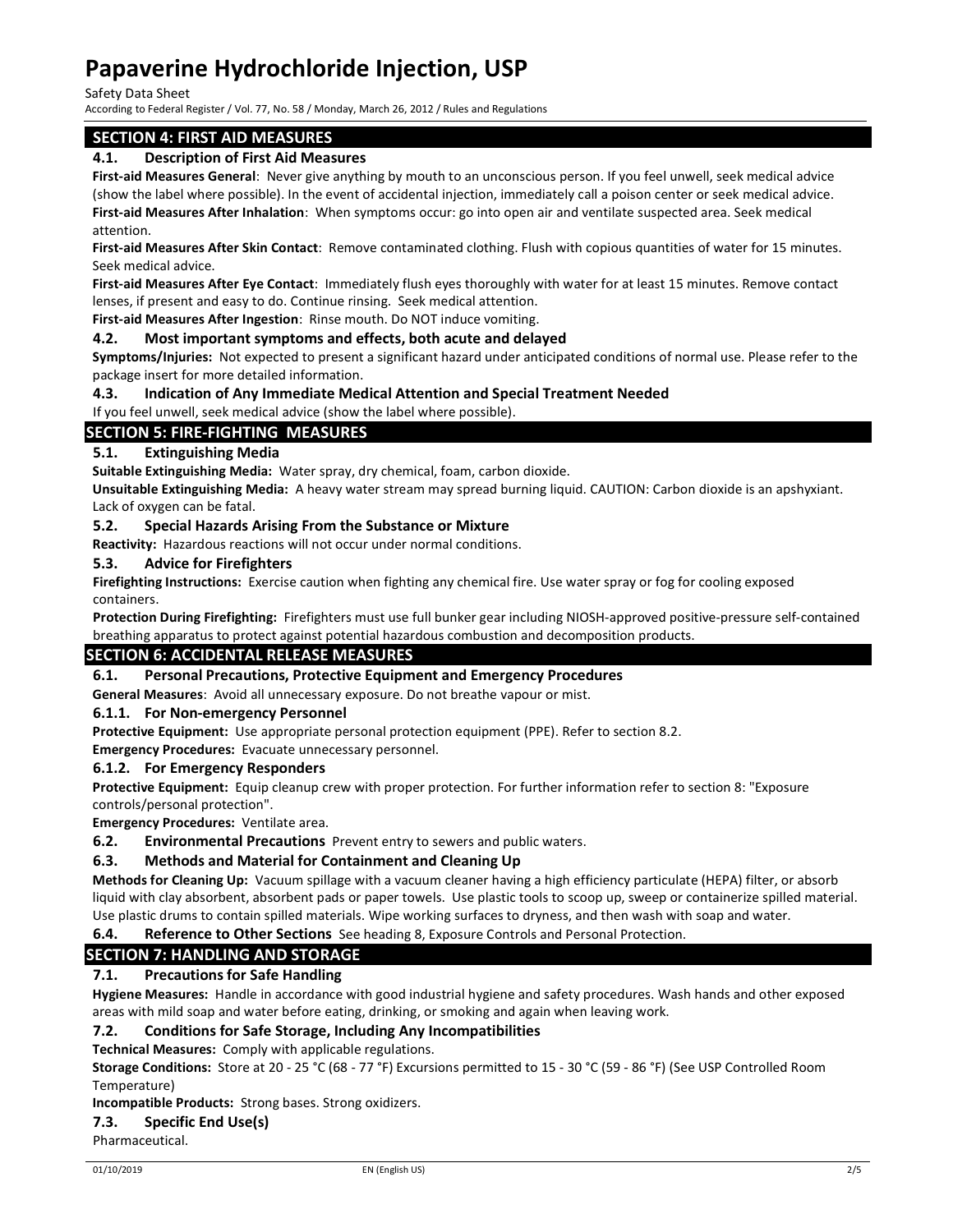Safety Data Sheet

According to Federal Register / Vol. 77, No. 58 / Monday, March 26, 2012 / Rules and Regulations

## SECTION 8: EXPOSURE CONTROLS/PERSONAL PROTECTION

## 8.1. Control Parameters

For substances listed in section 3 that are not listed here, there are no established exposure limits from the manufacturer, supplier, importer, or the appropriate advisory agency including: ACGIH (TLV), NIOSH (REL), or OSHA (PEL).

### 8.2. Exposure Controls

Appropriate Engineering Controls : Emergency eye wash fountains and safety showers should be available in the immediate vicinity of any potential exposure. Ensure adequate ventilation, especially in confined areas. Ensure all national/local regulations are observed.

Personal Protective Equipment : Gloves. Safety glasses.

| <b>Hand Protection</b>                       | : Wear chemically resistant protective gloves.                                |
|----------------------------------------------|-------------------------------------------------------------------------------|
| <b>Eve Protection</b>                        | : Chemical goggles or safety glasses.                                         |
| <b>Skin and Body Protection</b>              | : Wear suitable protective clothing. Wash contaminated clothing before reuse. |
| <b>Respiratory Protection</b>                | : In case of inadequate ventilation wear respiratory protection.              |
| <b>Other Information</b>                     | : When using, do not eat, drink or smoke.                                     |
| SECTION Q· DHVSICAL AND CHEMICAL DRODERTIES. |                                                                               |

#### SECTION 9: PHYSICAL AND CHEMICAL PROPERTIES 9.1. Information on Basic Physical and Chemical Properties

| フ・エ・<br><u>miormation on basic Physical and Chemical Properties</u>  |                                   |
|----------------------------------------------------------------------|-----------------------------------|
| <b>Physical State</b>                                                | : Liquid                          |
| Appearance                                                           | : Clear, colorless to pale yellow |
| Odor                                                                 | : May possess an alcohol odor     |
| <b>Odor Threshold</b>                                                | : No data available               |
| рH                                                                   | $: 3.0 - 4.5$                     |
| <b>Evaporation Rate</b>                                              | : No data available               |
| <b>Melting Point</b>                                                 | : No data available               |
| <b>Freezing Point</b>                                                | : No data available               |
| <b>Boiling Point</b>                                                 | : $\approx 100$ °C (212 °F)       |
| <b>Flash Point</b>                                                   | : No data available               |
| <b>Auto-ignition Temperature</b>                                     | : No data available               |
| <b>Decomposition Temperature</b>                                     | : No data available               |
| Flammability (solid, gas)                                            | : Not applicable                  |
| <b>Vapor Pressure</b>                                                | : No data available               |
| Relative Vapor Density at 20 °C                                      | : No data available               |
| <b>Specific Gravity</b>                                              | : $\approx 1.0$                   |
| Solubility                                                           | : Soluble in water                |
| <b>Partition Coefficient: N-Octanol/Water</b>                        | : No data available               |
| <b>Viscosity</b>                                                     | : No data available               |
| 9.2.<br><b>Other Information</b> No additional information available |                                   |

## SECTION 10: STABILITY AND REACTIVITY

10.1. Reactivity: Hazardous reactions will not occur under normal conditions.

10.2. Chemical Stability: Stable under recommended handling and storage conditions (see section 7).

10.3. Possibility of Hazardous Reactions: Hazardous polymerization will not occur.

10.4. Conditions to Avoid: Direct sunlight. Extremely high or low temperatures.

10.5. Incompatible Materials: Strong oxidizers. Strong bases.

10.6. Hazardous Decomposition Products: Thermal decomposition generates: Carbon oxides (CO, CO<sub>2</sub>), Halogenated compounds, Nitrogen oxides.

## SECTION 11: TOXICOLOGICAL INFORMATION

## 11.1. Information On Toxicological Effects

Acute Toxicity: Not classified

| Water (7732-18-5)                  |                        |  |
|------------------------------------|------------------------|--|
| <b>LD50 Oral Rat</b>               | > 90000 mg/kg          |  |
| Papaverine Hydrochloride (61-25-6) |                        |  |
| LD50 Oral Rat                      | $360 \,\mathrm{mg/kg}$ |  |
|                                    |                        |  |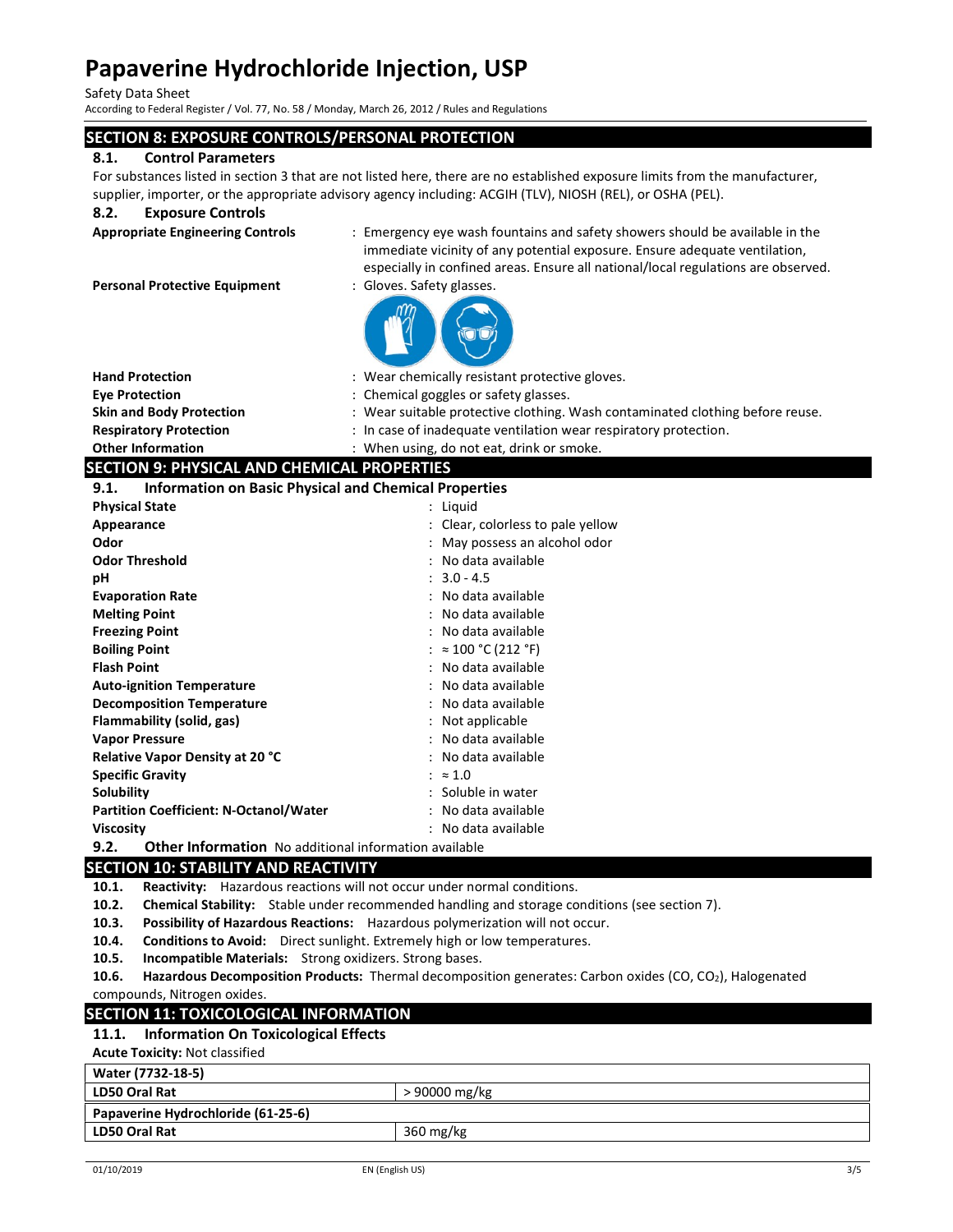Safety Data Sheet

According to Federal Register / Vol. 77, No. 58 / Monday, March 26, 2012 / Rules and Regulations

| <b>Citric acid (77-92-9)</b>                                                   |                                                                                                                               |  |
|--------------------------------------------------------------------------------|-------------------------------------------------------------------------------------------------------------------------------|--|
| LD50 Oral Rat                                                                  | 5400 mg/kg                                                                                                                    |  |
| <b>LD50 Dermal Rat</b>                                                         | > 2000 mg/kg                                                                                                                  |  |
| Disodium EDTA, dihydrate (6381-92-6)                                           |                                                                                                                               |  |
| ATE (Oral)                                                                     | 500.00 mg/kg body weight                                                                                                      |  |
| <b>ATE (Dermal)</b>                                                            | 1,100.00 mg/kg body weight                                                                                                    |  |
| <b>ATE (Dust/Mist)</b>                                                         | 1.50 mg/l/4h                                                                                                                  |  |
| Chlorobutanol (57-15-8)                                                        |                                                                                                                               |  |
| <b>LD50 Oral Rat</b>                                                           | 510 mg/kg                                                                                                                     |  |
| Skin Corrosion/Irritation: Not classified (pH: 3 - 4.5)                        |                                                                                                                               |  |
| Serious Eye Damage/Irritation: Not classified (pH: 3 - 4.5)                    |                                                                                                                               |  |
| Respiratory or Skin Sensitization: Not classified                              |                                                                                                                               |  |
| Germ Cell Mutagenicity: Not classified                                         |                                                                                                                               |  |
| Carcinogenicity: Not classified                                                |                                                                                                                               |  |
| <b>Reproductive Toxicity: Not classified</b>                                   |                                                                                                                               |  |
| Specific Target Organ Toxicity (Single Exposure): Not classified               |                                                                                                                               |  |
| Specific Target Organ Toxicity (Repeated Exposure): Not classified             |                                                                                                                               |  |
| <b>Aspiration Hazard: Not classified</b>                                       |                                                                                                                               |  |
| <b>SECTION 12: ECOLOGICAL INFORMATION</b>                                      |                                                                                                                               |  |
| <b>Toxicity Not classified</b><br>12.1.                                        |                                                                                                                               |  |
| <b>Citric acid (77-92-9)</b>                                                   |                                                                                                                               |  |
| LC50 Fish 1                                                                    | 1516 mg/l (Exposure time: 96 h - Species: Lepomis macrochirus [static])                                                       |  |
| 12.2.<br>Persistence and Degradability Not established                         |                                                                                                                               |  |
| <b>Citric acid (77-92-9)</b>                                                   |                                                                                                                               |  |
| <b>Persistence and Degradability</b>                                           | Readily biodegradable in water.                                                                                               |  |
| 12.3.<br><b>Bioaccumulative Potential Not established</b>                      |                                                                                                                               |  |
| <b>Citric acid (77-92-9)</b>                                                   |                                                                                                                               |  |
| Log Pow                                                                        | $-1.72$ (at 20 °C)                                                                                                            |  |
| 12.4.<br>Mobility in Soil No additional information available                  |                                                                                                                               |  |
| <b>Other Adverse Effects</b><br>12.5.                                          |                                                                                                                               |  |
| <b>Other Information</b>                                                       | : Avoid release to the environment.                                                                                           |  |
| <b>SECTION 13: DISPOSAL CONSIDERATIONS</b>                                     |                                                                                                                               |  |
| 13.1.<br><b>Waste treatment methods</b>                                        |                                                                                                                               |  |
|                                                                                | Sewage Disposal Recommendations: Do not empty into drains; dispose of this material and its container in a safe way.          |  |
|                                                                                | Waste Disposal Recommendations: Dispose of waste material in accordance with all local, regional, national, and international |  |
| regulations.                                                                   |                                                                                                                               |  |
| <b>SECTION 14: TRANSPORT INFORMATION</b>                                       |                                                                                                                               |  |
| 14.1. In Accordance with DOT<br>Not regulated for transport                    |                                                                                                                               |  |
| 14.2. In Accordance with IMDG<br>Not regulated for transport                   |                                                                                                                               |  |
| 14.3. In Accordance with IATA                                                  |                                                                                                                               |  |
|                                                                                | Not regulated for transport                                                                                                   |  |
| <b>SECTION 15: REGULATORY INFORMATION</b>                                      |                                                                                                                               |  |
| <b>US Federal Regulations</b><br>15.1                                          |                                                                                                                               |  |
| Water (7732-18-5)                                                              |                                                                                                                               |  |
| Listed on the United States TSCA (Toxic Substances Control Act) inventory      |                                                                                                                               |  |
| Papaverine Hydrochloride (61-25-6)                                             |                                                                                                                               |  |
| Listed on the United States TSCA (Toxic Substances Control Act) inventory      |                                                                                                                               |  |
| Citric acid (77-92-9)                                                          |                                                                                                                               |  |
| Listed on the United States TSCA (Toxic Substances Control Act) inventory      |                                                                                                                               |  |
| Chlorobutanol (57-15-8)                                                        |                                                                                                                               |  |
| Listed on the United States TSCA (Toxic Substances Control Act) inventory      |                                                                                                                               |  |
| <b>US State Regulations</b><br>15.2                                            |                                                                                                                               |  |
| Neither this product nor its chemical components appear on any US state lists. |                                                                                                                               |  |